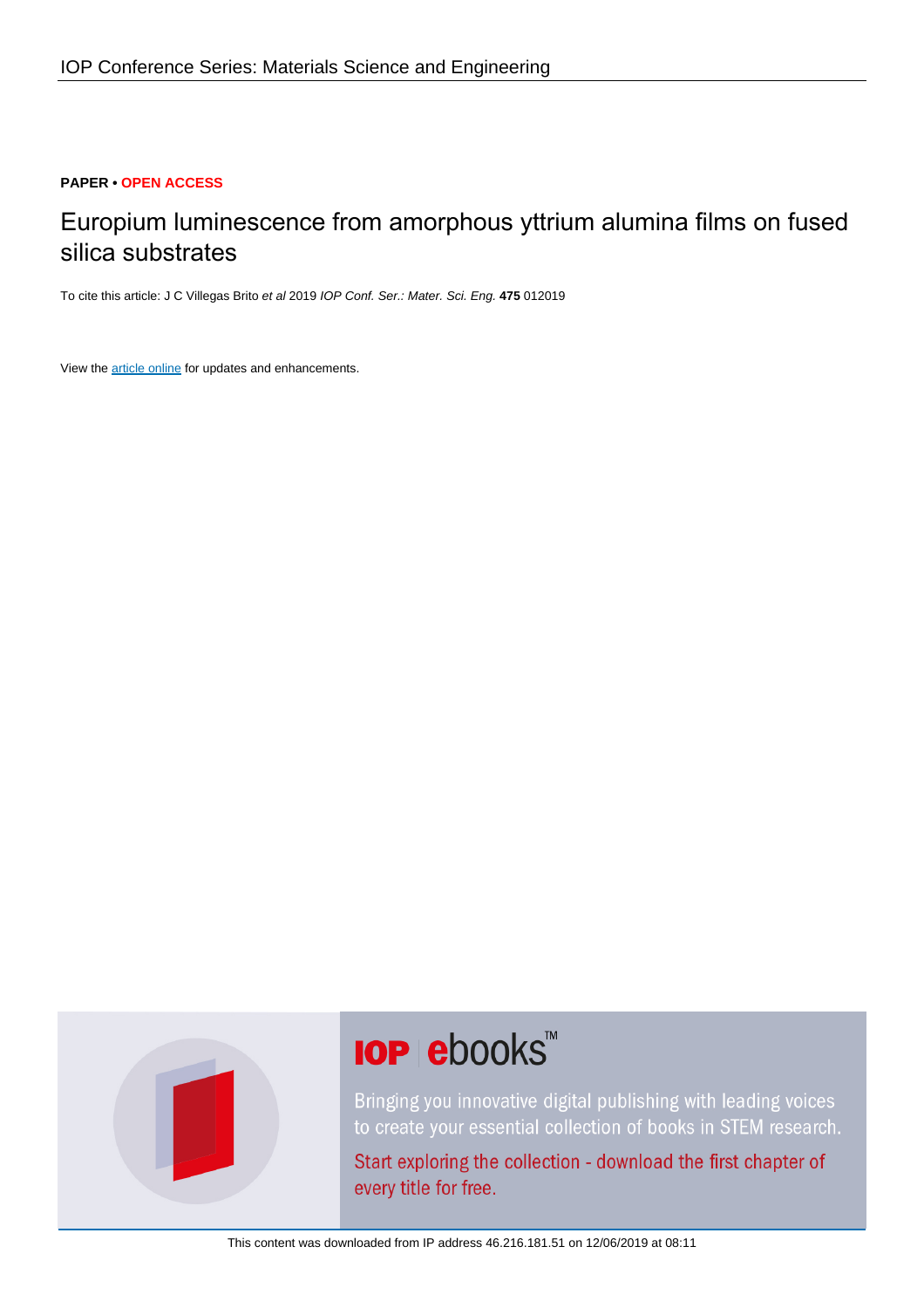IOP Publishing

## **Europium luminescence from amorphous yttrium alumina films on fused silica substrates**

**J** C Villegas Brito<sup>1</sup>, N V Gaponenko<sup>1,4</sup>, K S Sukalin<sup>1</sup>, T F Raichenok<sup>2</sup>, **S A Tikhomorov<sup>2</sup> , Xiang Wang3 , Zhiqun Cheng<sup>3</sup> , N I Kargin<sup>4</sup>**

<sup>1</sup>Belarusian State University of Informatics and Radioelectronics, P. Browki St. 6, 220013 Minsk, Belarus

<sup>2</sup>Stepanov Institute of Physics, NASB, Nezavisimosti ave. 68, 220072 Minsk, Belarus. <sup>3</sup>Key Laboratory of RF Circuits and Systems, Ministry of Education, Hangzhou Dianzi University, 310018, Hangzhou, China

4 National Research Nuclear University MEPhI (Moscow Engineering Physics Institute), Kashirskoe Shosse 31, 115409, Moscow, Russian Federation

Corresponding author's e-mail address: nik@nano.bsuir.edu.by

**Abstract.** In this work, we investigate photoluminescence of sol-gel derived films corresponding to yttrium alumina garnet  $Y_3A\&I_3O_{12}$  doped with trivalent europium. The films with three concentrations of europium 0,02[; 0,025; 0,03 M with the thi](mailto:nik@nano.bsuir.edu.by)ckness 210-220 nm were deposited on fused silica substrates by the corresponding sols' spinning followed by drying and high temperature annealing at 1000 °C for 30 min. The samples were characterized by X-ray diffraction (XRD), scanning electron microscopy (SEM), energy dispersive Х-ray (EDX) analysis as well as ellipsometry, photoluminescence (PL) and photoluminescence excitation spectroscopy (PLE). All of the fabricated samples were amorphous and revealed roomtemperature luminescence bands within the range of 550 – 750 nm corresponding to  ${}^{5}D_0 \rightarrow {}^{7}F_1$  $(i=0,..,4)$  transitions of trivalent europium ions with the most intensive bands at  $610 - 630$  nm and 680 – 710 nm. The intensity of europium luminescence increases with europium concentration. The photoluminescence excitation spectra measured at the emission wavelength 710 nm exhibit strong bands at 220 nm, which could be associated with absorption of exciting light within  $Eu_3^+ - O_2$  bands. Practical application of the obtained films transforming ultraviolet irradiation into visible is discussed.

#### **1. Introduction**

Materials that are transparent in the visible and near infrared range when doped with light emitting impurities receive interest as light convertors of UV irradiation into visible, which increases the efficiency of silicon solar cells [1]. Particularly, trivalent europium ions are characterized by strong visible luminescence [2]. Luminescence properties of Eu-doped materials (particularly of the PL and PLE spectra) depend on host material, synthesis conditions and annealing temperature, as well as europium concentration. For most of the host materials, the band at 610 nm is the most intensive as compared to the band at 710 nm. However, for silicon-based photodetectors, conversion of UV irradiation into emission at about 710 nm is of great importance, considering their spectral sensitivity. Recently, strong Eu PL with efficient 710 nm emission was observed from aluminates codoped with Eu and Bi [3]. Eu-doped film structures, which exhibited strong visible PL, were created using magnetron sputtering, laser ablation, molecular beam epitaxy, deposition from the salt solutions and other techniques. The properties of sol-gel derived films depend on the type of substrate. In this work

Content from this work may be used under the terms of the [Creative Commons Attribution 3.0 licence.](http://creativecommons.org/licenses/by/3.0) Any further distribution of this work must maintain attribution to the author(s) and the title of the work, journal citation and DOI. Published under licence by IOP Publishing Ltd 1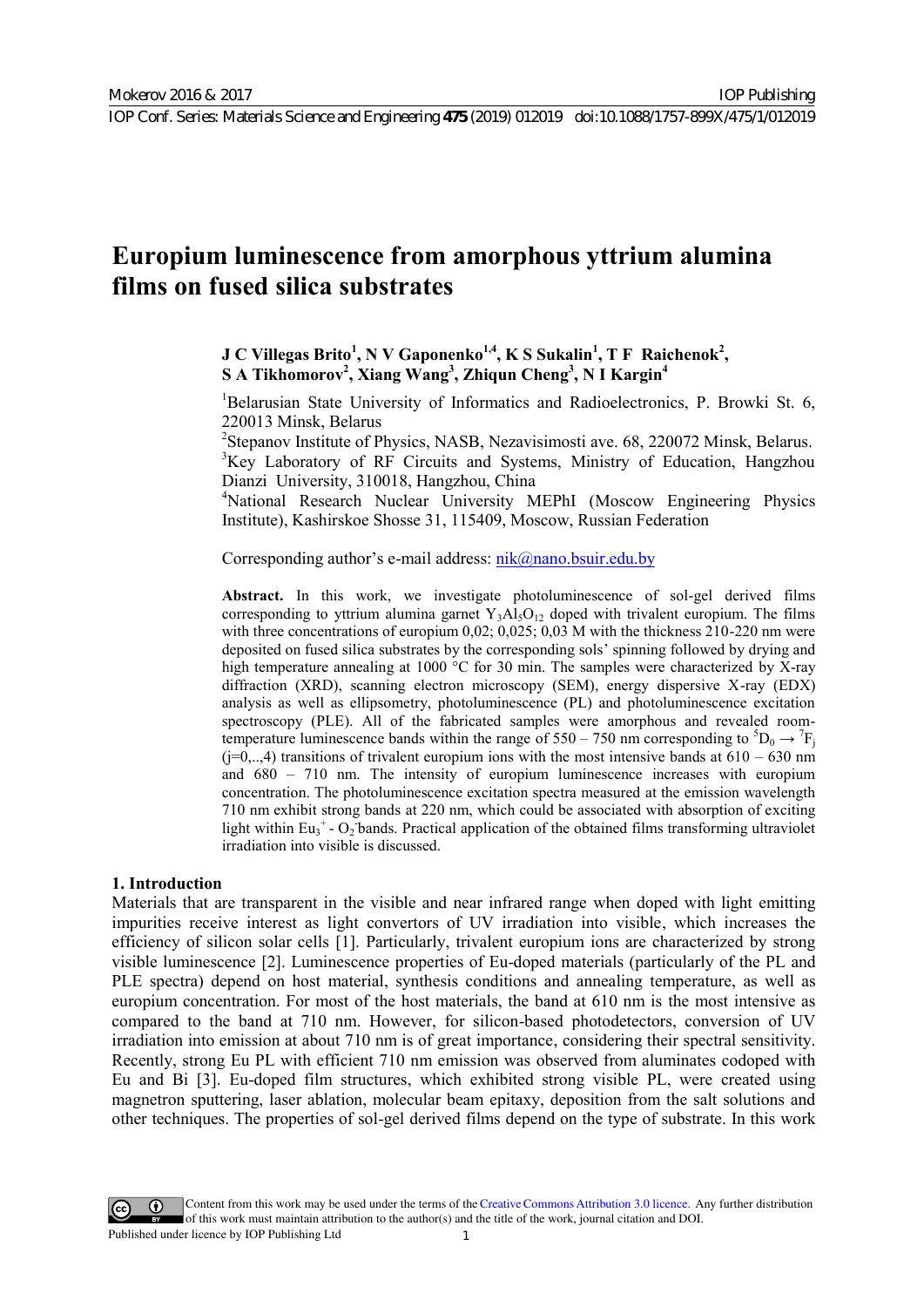IOP Conf. Series: Materials Science and Engineering **475** (2019) 012019 doi:10.1088/1757-899X/475/1/012019

we characterized Eu-doped amorphous yttrium alumina films with europium concentrations of 0,02, 0,025, and 0,03 M deposited on fused silica substrates.

#### **2. Experiment**

The components of the sol preparation were ethanol (C<sub>2</sub>H<sub>5</sub>OH), citric acid (C<sub>6</sub>H<sub>8</sub>O<sub>7</sub>), aluminium nitrate nonahydrate Al(NO<sub>3</sub>)<sub>3</sub> 9H<sub>2</sub>O, 98.5% (Riedel-de Haen), pentahydrate nitrate, europium (Eu  $(NO<sub>3</sub>)<sub>3</sub>$  5H<sub>2</sub>O, 99.9%, Aldrich) and yttrium nitrate pentahydrate  $(Y(NO<sub>3</sub>)<sub>3</sub> · 6H<sub>2</sub>O, 99.999%,$  Aldrich). Preparation of sols with different europium concentrations was carried out by changing the mixing ratio of europium and yttrium, which ensured the concentration of  $Eu^{3+}$  in three sols 0.02; 0.025 and 0.03 M. Sols were deposited on a quartz substrate by spinning at a rate of 2700 rpm for 30 seconds. After drying at 200 °C of the first layer, the second layer was deposited and dried at the same conditions. Finally, the samples were subjected to heat treatment at 1000  $^{\circ}$ C for 30 min.

The photoluminescence (PL) and PLE spectra were studied using the spectrofluorometer CM2203, which allows measurements of luminescence and excitation spectra in the range of 210-800 nm. A high pressure xenon arc lamp with 150 Watts was used as an excitation source. In the channels of excitation and registration of luminescence, double monochromators with dispersion summation were installed. To reduce the penetration of ambient light so as to reduce the influence of scattered light, the studied samples were mounted in a special holder of the detection channel at an angle of 30° between the normal to the sample plane and exciting beam.

X-ray diffraction analysis was performed on the diffractometer D8 Advance, Bruker AXS (Germany), using CuK α-radiation. Morphological analysis of the films was investigated using a HITACHI S-4800 scanning electron microscope equipped with an X-ray microanalyzer for EDXanalyses. The refractive index and the film thickness were measured by laser ellipsometry 3M LEF-1 with a wavelength of 6328 Å.

#### **3. Results and discussion**

The EDX analyses performed for the sample with concentration 0,025 M confirms that the yttrium alumina composite contains the elements in the ratio  $(Y+Eu)/A=3:5$  with the accuracy of experimental error. The EDX analyses performed for the sample with concentration 0,025 M confirms within range of the accuracy of the experiment of that the yttrium alumina composite contains the elements in the ratio (Y+Eu)/Al=3:5. The XRD spectra revealed that the films doped with three Eu concentrations are amorphous (Figure 1). According to SEM-data, the typical thickness of the films is about 210 nm and vague images of grains are slightly resolved. (Figure 1 in the inset). For the film of 216 nm thickness, the refractive index was found to be 1.81, according to ellipsometry analysis.



**Figure 1.** XRD spectra of Eu-doped yttrium alumina film on fused silica substrate after annealing at 1000 ºС for 30 min for Eu concentrations 0,03 M. XRD spectra for 0,02 and 0,025 M is basically the same. SEM-image of the film with Eu concentration 0,02 M is given in the inset.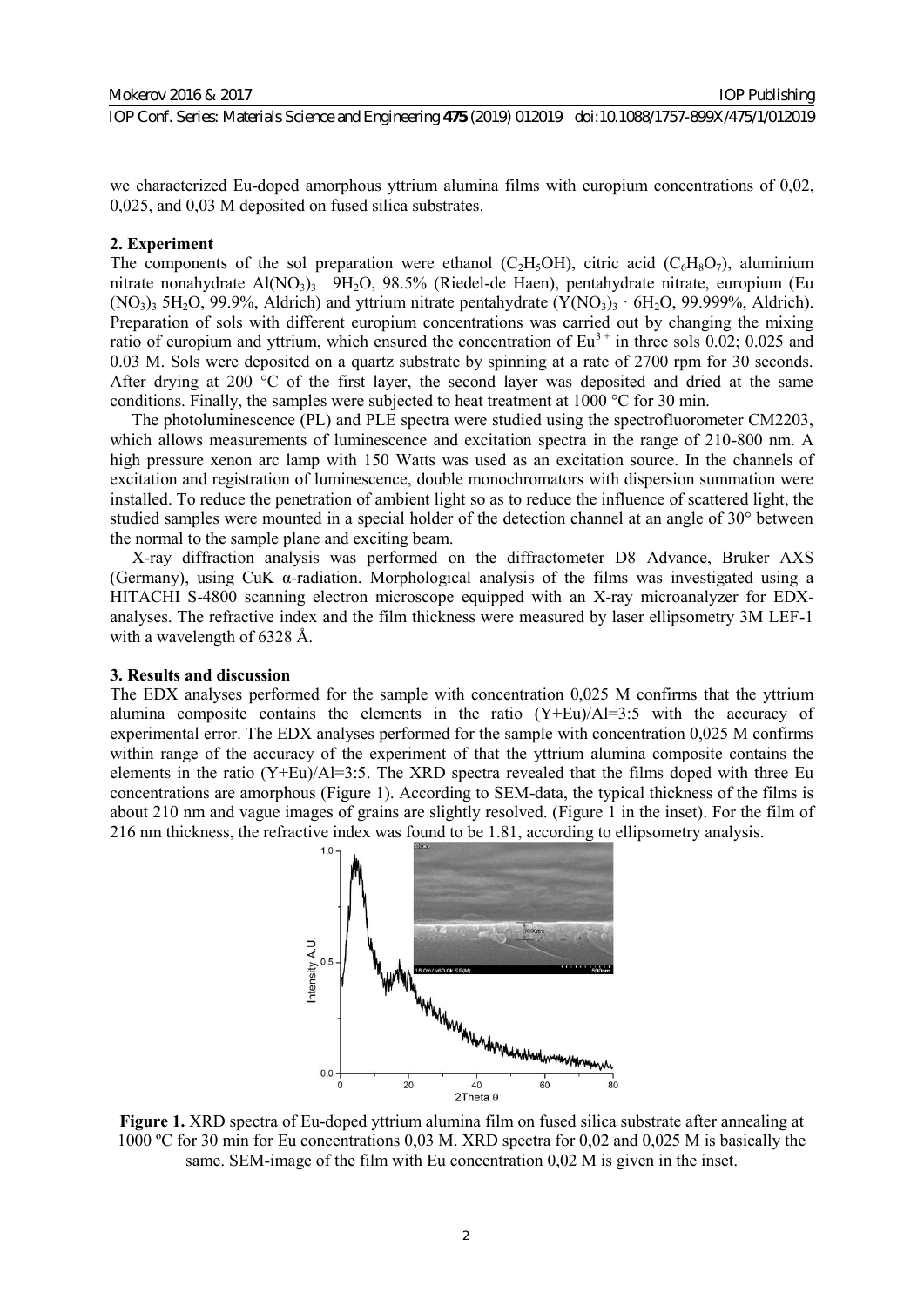IOP Publishing

Figure 2 gives the PL spectra of these films with three Eu concentrations recorded for the excitation wavelength 260 nm. For all of the fabricated films, the PL spectra reveal the bands corresponding to optical transitions between the terms of trivalent europium ions:  ${}^5D_0 \rightarrow {}^7F_1$  (585 - 600) nm;  ${}^5D_0 \rightarrow {}^7F_2$  $(610 - 630)$  nm;  $D_0 \rightarrow {}^7F_3$  (640 - 660) nm;  $5 {}^5D_0 \rightarrow {}^7F_4$  (680 - 710) nm [4,5]. The PL intensity of all of the observed bands increases with Eu concentration. For the sample with the highest Eu concentration, additional weak band 570 - 585 nm is observed corresponding to  ${}^5D_0 \rightarrow {}^5F_0$  transition.

PLE spectra of Eu-doped films with three concentrations 0,02; 0,025 and 0,03 M were investigated for the most intensive 710 nm  ${}^5D_0 \rightarrow {}^7F_4$  band. The observed bands in PLE spectra correspond to trivalent Eu transitions between the terms:  ${}^{7}F_0 \rightarrow {}^{5}H_6$  (318 nm);  ${}^{7}F_0 \rightarrow {}^{5}D_4$  (365 nm);  ${}^{7}F_0 \rightarrow {}^{5}G_2$  (380 nm);  ${}^{7}F_0 \rightarrow {}^{5}L_6(393 \text{ nm})$ ;  ${}^{7}F_0 \rightarrow {}^{5}D_3(413 \text{ nm})[6]$ . The intensive wide band 214 - 280 nm is associated with the absorption of charge transfer band  $\text{Eu}^{3+}$  - O<sup>2</sup> [7,8].



**Figure 2.** PL spectra of Eu-doped yttrium alumina films obtained for 3 concentrations of europium after annealing at 1000 °C for 30 min:  $(Eu^{3+})$  0.02, 0.025, 0.03 M. Excitation wavelength  $\lambda_{ex} = 260$  nm.

Transmission spectra of yttrium alumina composites with Eu concentration 0.03 M are presented in Figure 4. The absorption bands in the range 200—394 nm correspond to the bands in PLE spectra.

Eu-doped films could find application as transparent convertors of UV-irradiation into visible [9], raising the efficiency of silicon solar cells and converting UV irradiation into visible due to reducing electron thermalization and degradation of the solar cell. Eu-doped amorphous films also receive interest in the investigation of spontaneous emission properties when embedded in microcavities [10], photonic crystals [11], lighting sources [12] and other matrices with anisotropy of photonic density of states [13, 14].



**Figure 3.** PLE spectra of Eu-doped yttrium alumina films. PLE spectrum in the range 214-440 nm of Eu-doped film with concentration 0.03 M for the emission wavelength 710 nm. The inset depicts PLE spectra in the range 280 – 440 nm for the samples with three europium concentrations: 0.02, 0.025 and 0.03 M.